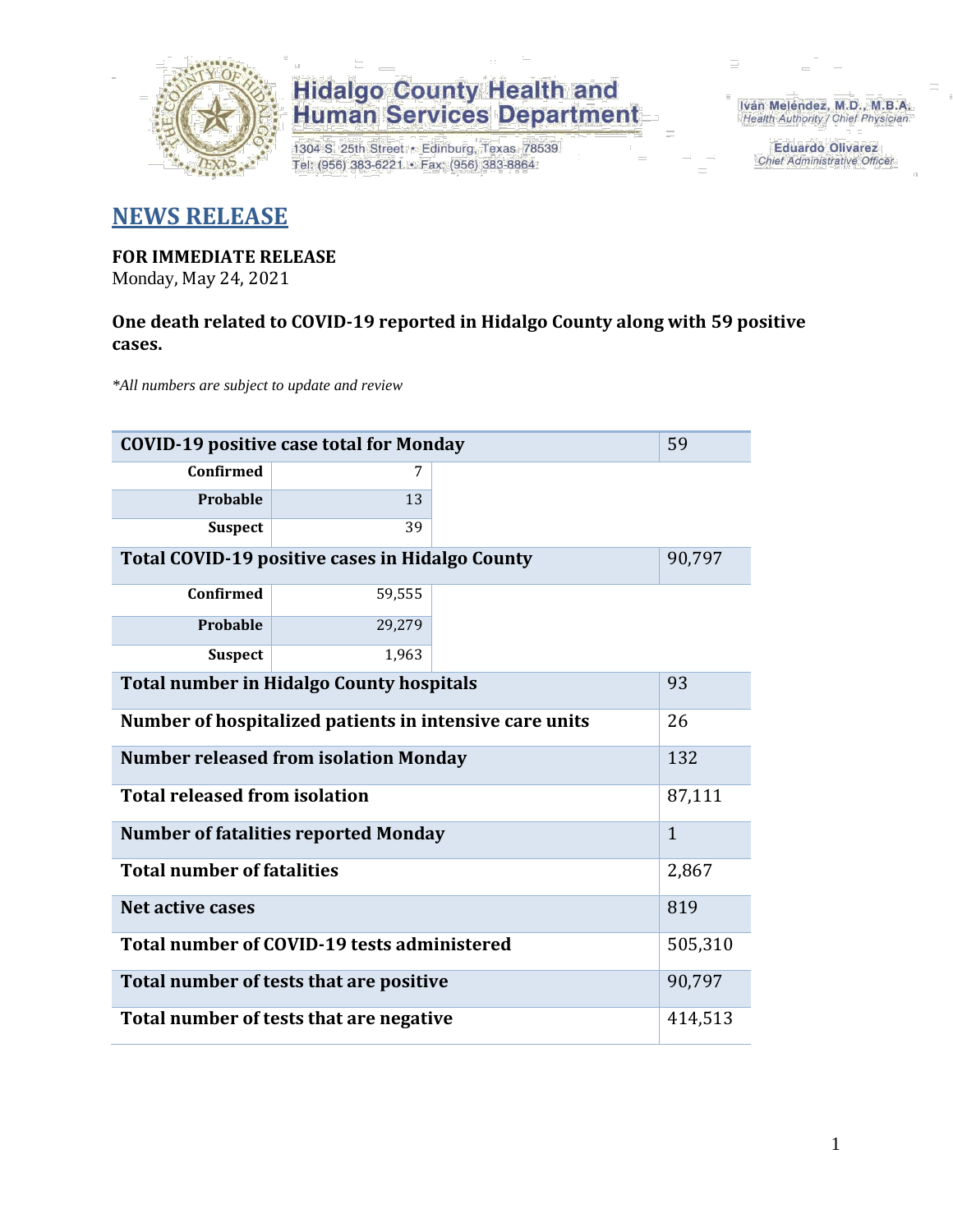

### **Hidalgo County Health and Human Services Department**

1304 S. 25th Street · Edinburg, Texas 78539 Tel: (956) 383-6221 · Fax: (956) 383-8864

Iván Meléndez, M.D., M.B.A. Health Authority / Chief Physician

> **Eduardo Olivarez Chief Administrative Officer**

*Hidalgo County uses the case status definition provided by the Texas Department of State Health Service's 2020 Epi Case Criteria Guide revised November 2020.*

- *1. Confirmed: A person who has tested positive through a molecular or PCR (oral or nasal swabs) test that looks for the presence of the virus's genetic material.*
- *2. Probable: A person who meets presumptive laboratory evidence through detection of COVID-19 by antigen test in a respiratory specimen.*
- *3. Suspect: A person who meets supported laboratory evidence through detection of specific antibodies in serum, plasma, whole body, and no prior history of being confirmed or probable case.*

*For more information of case status definition for COVID-19, please refer to:*

[https://www.dshs.state.tx.us/IDCU/investigation/epi-case-criteria-guide/2020-Epi-Case-Criteria-](https://www.dshs.state.tx.us/IDCU/investigation/epi-case-criteria-guide/2020-Epi-Case-Criteria-Guide.pdf)[Guide.pdf](https://www.dshs.state.tx.us/IDCU/investigation/epi-case-criteria-guide/2020-Epi-Case-Criteria-Guide.pdf)

The deaths include:

|  | Age Gender                  | <b>City</b> |
|--|-----------------------------|-------------|
|  | $1 \mid 70+$ Female Mission |             |